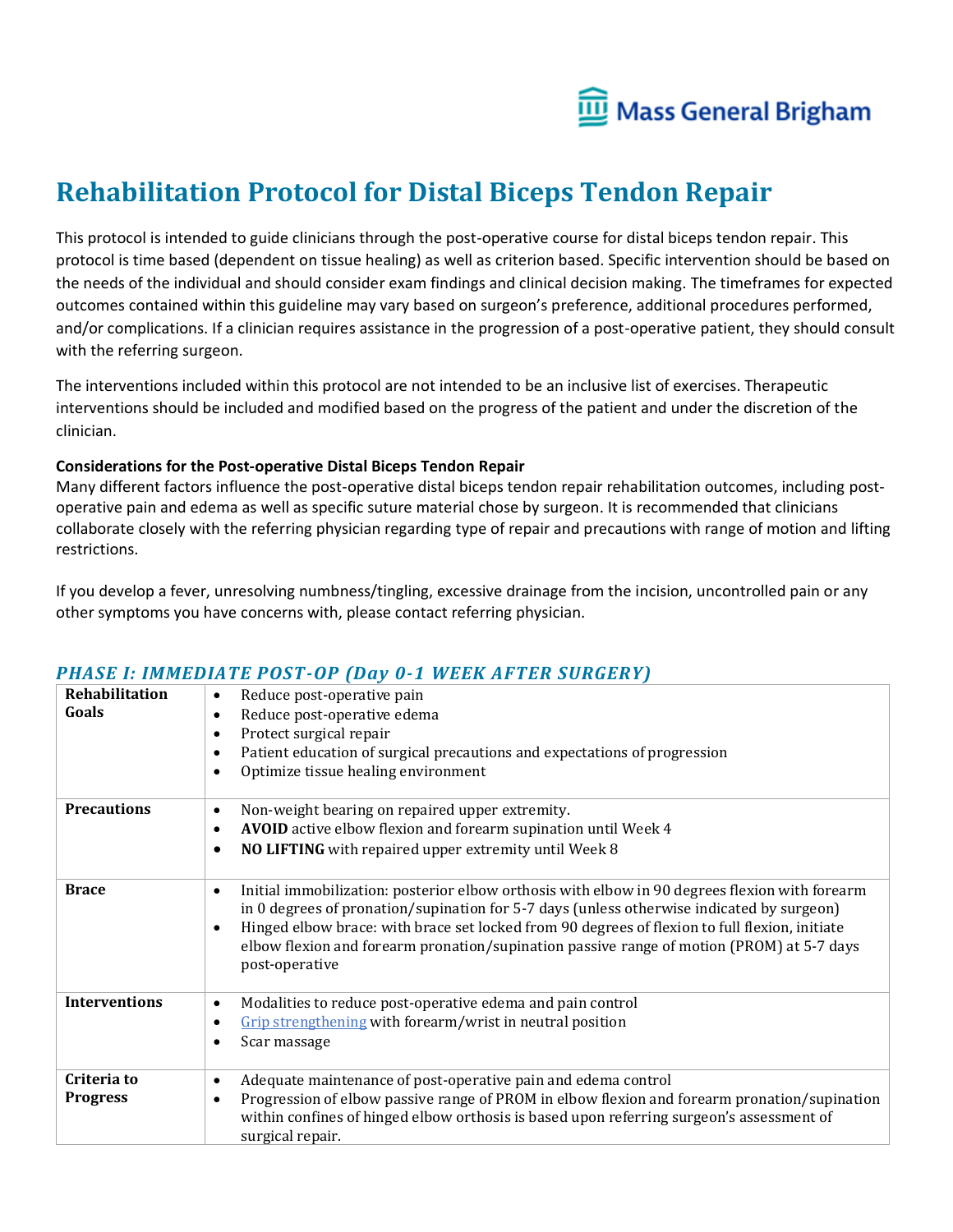| Rehabilitation<br>Goals                                                       | Reduce post-operative pain<br>$\bullet$<br>Reduce post-operative edema<br>$\bullet$<br>Protect surgical repair<br>$\bullet$<br>Patient education of surgical precautions and expectations of progression<br>$\bullet$<br>Optimize tissue healing environment (avoid nicotine and caffeine)<br>$\bullet$<br>Improve elbow flexion and forearm pronation/supination PRROM in hinged brace<br>$\bullet$                                                                                                                                                                                                                                                                                                                                                                                                                                                                                                                                                                                                             |
|-------------------------------------------------------------------------------|------------------------------------------------------------------------------------------------------------------------------------------------------------------------------------------------------------------------------------------------------------------------------------------------------------------------------------------------------------------------------------------------------------------------------------------------------------------------------------------------------------------------------------------------------------------------------------------------------------------------------------------------------------------------------------------------------------------------------------------------------------------------------------------------------------------------------------------------------------------------------------------------------------------------------------------------------------------------------------------------------------------|
|                                                                               | Initiate elbow flexion and forearm pronation/supination active-assisted range of motion<br>$\bullet$<br>(AAROM) and active range of motion (AROM) in hinged brace                                                                                                                                                                                                                                                                                                                                                                                                                                                                                                                                                                                                                                                                                                                                                                                                                                                |
| <b>Precautions</b>                                                            | Non-weight bearing on repaired upper extremity<br>$\bullet$<br>No lifting with repaired upper extremity<br>$\bullet$                                                                                                                                                                                                                                                                                                                                                                                                                                                                                                                                                                                                                                                                                                                                                                                                                                                                                             |
| <b>Brace</b>                                                                  | Hinged Elbow Brace (set locked to allow restricted extension ROM):<br>2 <sup>nd</sup> week: 90 degrees to full flexion<br>$\bullet$<br>3rd week: 45 degrees to full flexion<br>$\bullet$<br>4 <sup>th</sup> week: 30 degrees to full flexion<br>٠<br>5 <sup>th</sup> week: 20 degrees to full flexion<br>$\bullet$<br>6 <sup>th</sup> week: discharge hinged elbow brace<br>$\bullet$                                                                                                                                                                                                                                                                                                                                                                                                                                                                                                                                                                                                                            |
| <b>Additional</b><br><b>Interventions</b><br><i>*Continue with</i><br>Phase I | <b>Swelling Management</b><br>Ice, compression, elevation (check with MD re: cold therapy)<br>$\bullet$<br>Retrograde massage<br>$\bullet$                                                                                                                                                                                                                                                                                                                                                                                                                                                                                                                                                                                                                                                                                                                                                                                                                                                                       |
| <i>interventions as</i><br>indicated                                          | Range of Motion<br>Week 2<br><b>Elbow flexion/extension PROM</b> within confines of hinged elbow brace<br>$\bullet$<br>Forearm pronation/supination PROM with elbow at 90 degrees, in hinged elbow brace<br>٠<br>Shoulder AROM as needed, avoiding hyper-extension<br>$\bullet$<br><b>Wrist and hand AROM</b><br>٠<br>Week 3<br>Elbow flexion/extension PROM within confines of hinged brace<br>$\bullet$<br>Forearm pronation/supination PROM with elbow at 90 degrees flexion in hinged elbow brace<br>Week 4<br>Elbow flexion/extension AROM in gravity-eliminated plane in hinged elbow brace<br>٠<br>Forearm pronation/supination AROM with elbow at 90 degrees flexion and forearm supported<br>Week 5<br>Elbow flexion AROM in gravity-eliminated plane in hinged elbow brace, progressing to against<br>gravity in hinged elbow brace, with removal of brace for AROM if full and painless against<br>gravity<br>Forearm pronation/supination AROM with elbow at 90 degrees flexion without support<br>٠ |
| Criteria to<br><b>Progress</b>                                                | Adequate maintenance of post-operative pain and edema control<br>$\bullet$<br>Full elbow flexion AROM and forearm pronation/supination AROM against gravity, without<br>$\bullet$<br>brace, and without increased pain or swelling                                                                                                                                                                                                                                                                                                                                                                                                                                                                                                                                                                                                                                                                                                                                                                               |

## *PHASE II: INTERMEDIATE POST-OP (2-6 WEEKS AFTER SURGERY)*

### *PHASE III: LATE POST-OP (7-10 WEEKS AFTER SURGERY)*

| Rehabilitation<br>Goals | Protect surgical repair<br>٠                                  |
|-------------------------|---------------------------------------------------------------|
|                         | Prevent muscle inhibition<br>Improve cardiovascular endurance |
|                         | Maintain scapulothoracic endurance                            |
| <b>Precautions</b>      | Non-weight bearing to repaired upper extremity until Week 8   |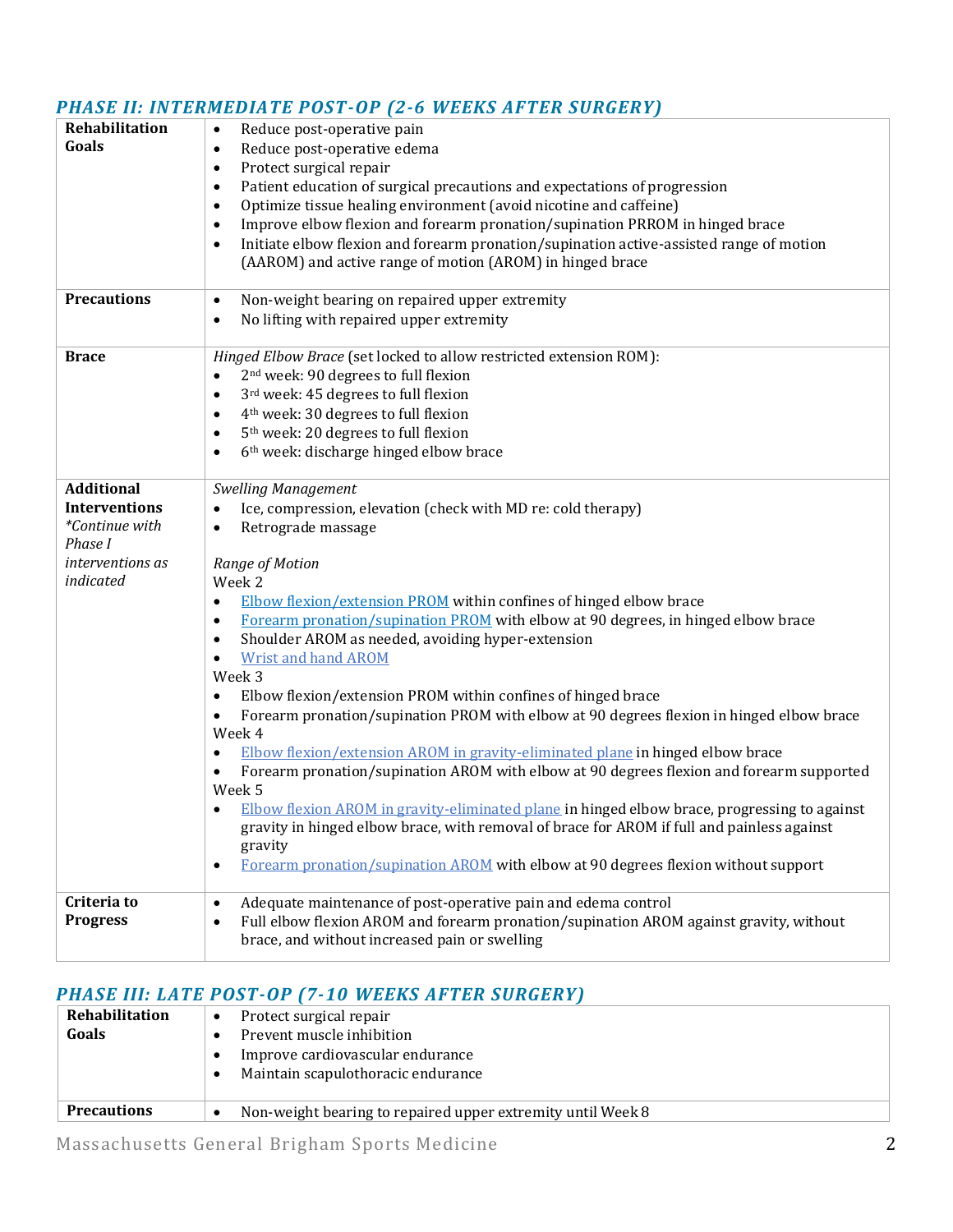|                                                                                               | Begin gradual weight bearing with elbow flexed at Week 8, progress to extended elbow by Week<br>$\bullet$                                                                                                                                                                  |
|-----------------------------------------------------------------------------------------------|----------------------------------------------------------------------------------------------------------------------------------------------------------------------------------------------------------------------------------------------------------------------------|
|                                                                                               | 10<br>No lifting with repaired upper extremity until Week 8                                                                                                                                                                                                                |
| <b>Additional</b><br><b>Interventions</b><br>*Continue with<br>Phase I-II<br>Interventions as | Range of Motion:<br>Begin combined/composite motions (i.e. extension with pronation). If significant ROM deficits<br>$\bullet$<br>present at week 8, discuss progression to more aggressive PROM with referring orthopedic<br>surgeon                                      |
| indicated                                                                                     | Weight-Bearing Progression:<br><b>Wall push ups</b><br>$\bullet$<br>Push ups on elevated table<br>$\bullet$<br>Modified forearm plank (elbows bent)<br>$\bullet$<br><b>Ouadruped progression with elbows extended:</b><br>$\bullet$                                        |
|                                                                                               | Scapulothoracic Strength/Endurance:<br>Prone scapular slides with shoulder extension to neutral<br><b>Serratus wall slides</b><br>٠<br><b>Seated scapular retraction</b><br>$\bullet$<br>Wall scapular protraction/retraction with elbows extended at Week 10<br>$\bullet$ |
|                                                                                               | Conditioning:<br>Treadmill walking and running<br>$\bullet$<br>Stationary bike (gradually progress weight bearing on involved upper extremity over Weeks 7-<br>$\bullet$<br>10 beginning with elbow flexed and progressing to elbow extended                               |
| Criteria to<br><b>Progress</b>                                                                | Full, pain-free ROM of shoulder, elbow, wrist, and hand<br>$\bullet$<br>Proper scapulothoracic mechanics<br>$\bullet$<br>Full A/PROM to repaired elbow and forearm with normal grip strength<br>$\bullet$                                                                  |

### *PHASE IV: TRANSITIONAL (11-15 WEEKS AFTER SURGERY)*

| Rehabilitation<br>Goals                | Increase functional strength of operated upper extremity<br>$\bullet$<br>Initiate strengthening at Week 10<br>$\bullet$            |
|----------------------------------------|------------------------------------------------------------------------------------------------------------------------------------|
| <b>Additional</b>                      | Range of Motion:                                                                                                                   |
| <b>Interventions</b><br>*Continue with | Continue with combined/composite range of motion, focusing on proper mechanics of shoulder,<br>$\bullet$<br>elbow, wrist, and hand |
| Phase II-III                           |                                                                                                                                    |
| interventions                          | Strengthening:                                                                                                                     |
|                                        | At Week 10, initiate submaximal isometrics of elbow flexors, extensors, supinators, and<br>$\bullet$                               |
|                                        | pronators at Week 10.                                                                                                              |
|                                        | Over Weeks 10-12, progress from submaximal isometrics to submaximal isotonics:<br>$\bullet$                                        |
|                                        | Resisted bicep curl (pronated, neutral, and supinated grip)<br>$\circ$                                                             |
|                                        | <b>Resisted pronation and supination</b><br>$\circ$                                                                                |
|                                        | <b>Resisted tricep extension</b><br>$\circ$                                                                                        |
|                                        | Progress shoulder strengthening program with light upper extremity weight training:<br>$\bullet$                                   |
|                                        | <b>Standing resisted shoulder elevation</b><br>$\circ$                                                                             |
|                                        | <b>Standing shoulder PNF diagonals</b><br>$\circ$                                                                                  |
|                                        | Resisted Prone I, Prone Y, Prone T<br>$\circ$                                                                                      |
|                                        | Rows<br>$\circ$                                                                                                                    |
|                                        | Resisted shoulder ER, Resisted shoulder IR<br>$\circ$                                                                              |
|                                        | Supine shoulder protraction<br>$\circ$                                                                                             |
|                                        | <b>Wall push ups</b><br>$\circ$                                                                                                    |
|                                        | <b>Ouadruped stability progression</b><br>$\Omega$                                                                                 |
| Criteria to                            | Full, pain-free ROM of shoulder, elbow, wrist, and hand<br>$\bullet$                                                               |
| <b>Progress</b>                        | Proper scapulothoracic mechanics<br>$\bullet$                                                                                      |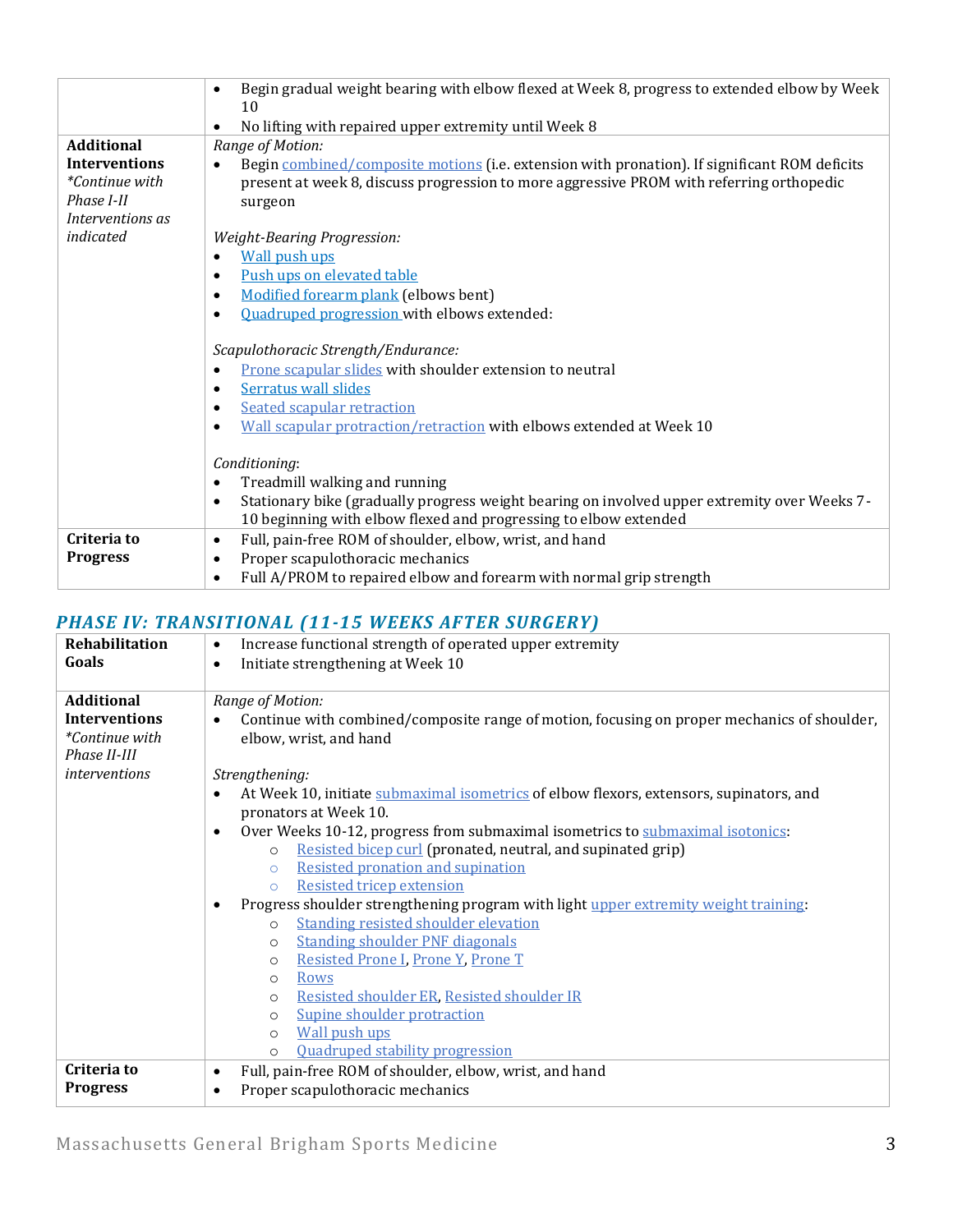#### *PHASE V: EARLY RETURN TO SPORT (4-6 MONTHS AFTER SURGERY)*

| Rehabilitation<br>Goals                                                                                                   | Increase strength and endurance of repaired upper extremity<br>$\bullet$                                                                                                                                                                                                                                                         |
|---------------------------------------------------------------------------------------------------------------------------|----------------------------------------------------------------------------------------------------------------------------------------------------------------------------------------------------------------------------------------------------------------------------------------------------------------------------------|
| <b>Additional</b><br><b>Interventions</b><br><i>*Continue with</i><br>Phase II-IV<br><i>interventions as</i><br>indicated | Advanced Strengthening:<br>Continue Phase IV exercises<br>$\bullet$<br>Rhythmic stabilizations<br>٠<br>High plank stability progression<br>٠<br>Bilateral upper extremity plyometrics after Week 16 (based on control and response)<br>$\bullet$<br>Single arm plyometrics after Week 20-22 (based on control and response)<br>٠ |
| Criteria to<br><b>Progress</b>                                                                                            | Full, pain-free A/ROM of shoulder, elbow, wrist, and hand<br>$\bullet$<br>Proper scapulothoracic mechanics<br>٠<br>Pain-free performance of HEP<br>٠                                                                                                                                                                             |

#### *PHASE VI: UNRESTRICTED RETURN TO SPORT (6+ MONTHS AFTER SURGERY)*

| <b>Rehabilitation</b><br>Goals                                                                             | Increase strength of operated upper extremity<br>$\bullet$<br>Return to sport<br>$\bullet$                                                                                                                                                                                                                                                                                                                                                                                                                                                                                                                                                                                                                                                                                                                                                                                                                                                                                                                                                                                                                                                                                                                                                                   |
|------------------------------------------------------------------------------------------------------------|--------------------------------------------------------------------------------------------------------------------------------------------------------------------------------------------------------------------------------------------------------------------------------------------------------------------------------------------------------------------------------------------------------------------------------------------------------------------------------------------------------------------------------------------------------------------------------------------------------------------------------------------------------------------------------------------------------------------------------------------------------------------------------------------------------------------------------------------------------------------------------------------------------------------------------------------------------------------------------------------------------------------------------------------------------------------------------------------------------------------------------------------------------------------------------------------------------------------------------------------------------------|
| <b>Additional</b><br><b>Interventions</b><br>*Continue with<br>Phase II-V<br>interventions as<br>indicated | Focus on progression of sport-specific movements<br>$\bullet$<br>Graded participation in practice, with full, pain-free practice prior to participation in<br>$\bullet$<br>competition                                                                                                                                                                                                                                                                                                                                                                                                                                                                                                                                                                                                                                                                                                                                                                                                                                                                                                                                                                                                                                                                       |
| Criteria to<br><b>Discharge</b>                                                                            | Full, painless elbow/wrist ROM<br>$\bullet$<br>Shoulder total ROM within 5° of non-throwing shoulder<br>$\bullet$<br>> 40° horizontal adduction of throwing shoulder<br>$\bullet$<br>< 15° Glenohumeral IR deficit.<br>$\bullet$<br>Elbow, shoulder and wrist strength with MMT, HHD or isokinetic:<br>$\bullet$<br>ER/IR ratio: 72-76%<br>$\circ$<br>ER/ABD ratio: 68-73%<br>$\circ$<br>Throwing shoulder IR: $\geq$ 115% of non-throwing shoulder<br>$\circ$<br>Throwing shoulder ER: $\geq$ 95% of non-throwing shoulder<br>$\circ$<br>Elbow flexion/extension: 100-115% of non-throwing shoulder<br>$\circ$<br>Wrist flexion/extension: 100-115% of non-throwing shoulder<br>$\circ$<br><b>Functional test Scores:</b><br>$\bullet$<br>Prone Drop ball test - 110% of non-throwing side<br>$\circ$<br>1-arm balls against wall @ 90/90:<br>$\circ$<br>2lb ball<br>$\bullet$<br>30 seconds with no pain<br>$\bullet$<br>115% of throwing side<br>$\bullet$<br>Single arm step down test:<br>$\circ$<br>8-inch<br>$\bullet$<br>30 seconds<br>$\bullet$<br>Satisfactory score on Kerlan-Jobe Orthopedic Clinic shoulder and elbow score (KJOC) throwers<br>$\bullet$<br>assessment<br>Physician Clearance<br>$\bullet$<br>Independent with HEP<br>$\bullet$ |
| <b>Return-to-Sport</b>                                                                                     | For the recreational or competitive athlete, return-to-sport decision making should be<br>$\bullet$<br>individualized and based upon factors including but not limited to previous injury history, the<br>level of demand on the upper extremity, contact vs non-contact, and frequency of participation.                                                                                                                                                                                                                                                                                                                                                                                                                                                                                                                                                                                                                                                                                                                                                                                                                                                                                                                                                    |